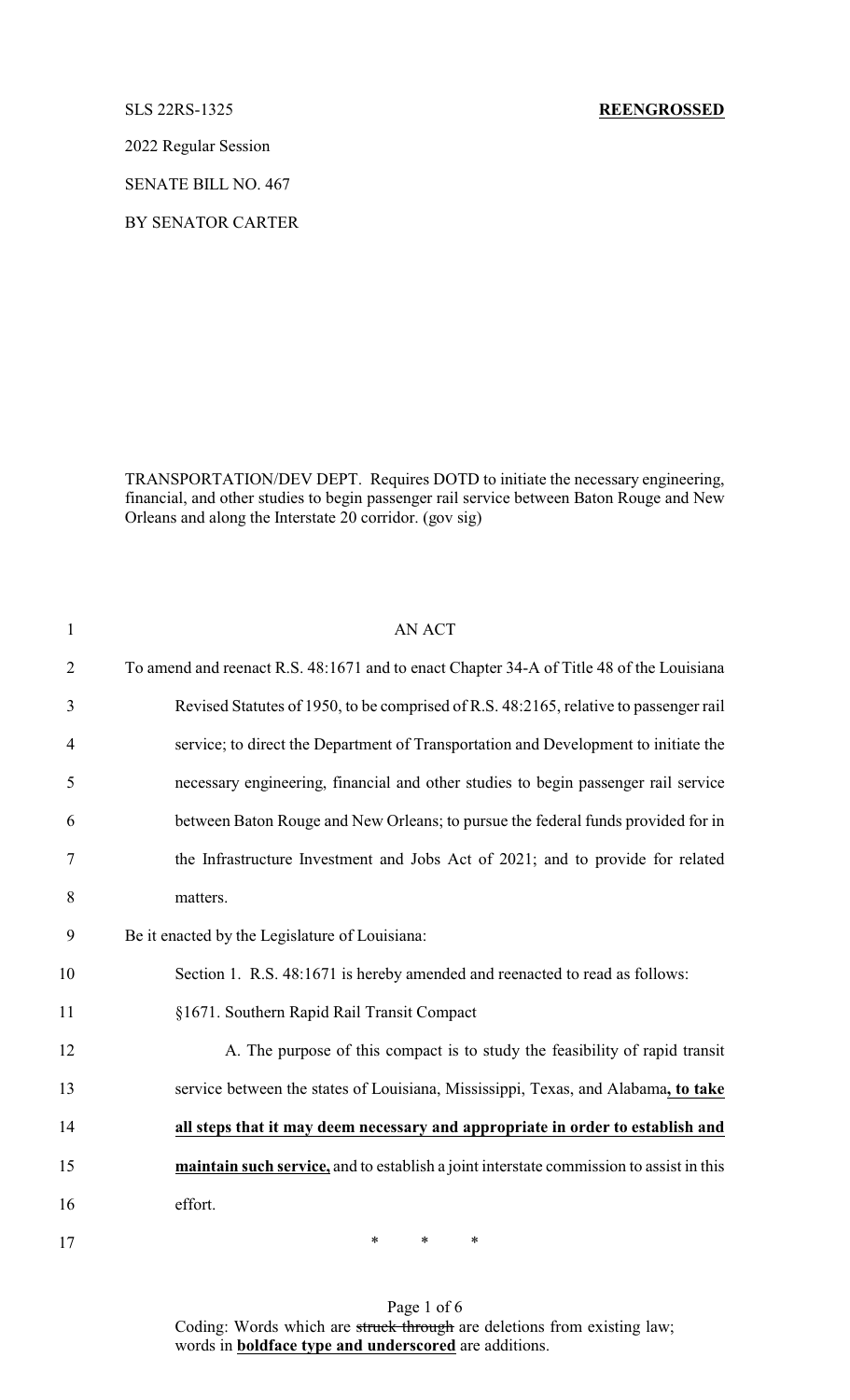| $\mathbf{1}$   | C.                                                                                         |
|----------------|--------------------------------------------------------------------------------------------|
| $\overline{2}$ | $\ast$<br>$\ast$<br>$\ast$                                                                 |
| 3              | (5) It shall be the duty of the commission to study the feasibility of providing           |
| 4              | interstate rapid rail transit service between the party states, and to take all steps that |
| 5              | it may deem necessary and appropriate in order to establish and maintain such              |
| 6              | service. Toward this end, the commission shall have power:                                 |
| 7              | *<br>$\ast$<br>$\ast$                                                                      |
| 8              | (b) To conduct studies and surveys, prepare grant applications related to                  |
| 9              | the establishment or maintenance of passenger rail service, enter into operating           |
| 10             | and other contractual agreements with providers of passenger rail service, and             |
| 11             | enter into agreements with owners or operators of railway tracks in order to               |
| 12             | provide for upgrades necessary to establish or maintain passenger rail service             |
| 13             | of all problems, benefits, and other matters associated with such service, and to make     |
| 14             | reports thereon.                                                                           |
| 15             | $\ast$<br>$\ast$<br>$\ast$                                                                 |
| 16             | Section 2. Chapter 34-A of Title 48 of the Louisiana Revised Statutes of 1950,             |
| 17             | comprised of R.S. 48:2165, is hereby enacted to read as follows:                           |
| 18             | <b>CHAPTER 34-A. PASSENGER RAIL SERVICE</b>                                                |
| 19             | §2165. Passenger rail service                                                              |
| 20             | A. The legislature finds and declares:                                                     |
| 21             | (1) Passenger rail service connecting Baton Rouge and New Orleans is                       |
| 22             | supported by current federal policy and the Infrastructure Investment and Jobs             |
| 23             | Act of 2021, which provides billions of dollars for passenger rail improvements            |
| 24             | and service nationwide.                                                                    |
| 25             | (2) Passenger rail service connecting Baton Rouge and New Orleans with                     |
| 26             | key stops in Jefferson Parish, LaPlace, Gonzales, and the Louis Armstrong New              |
| 27             | Orleans International Airport is a key project in the 2021, More Trains. More              |
| 28             | Cities. Better Service: Amtrak's Vision for Improving Transportation Across                |
| 29             | America.                                                                                   |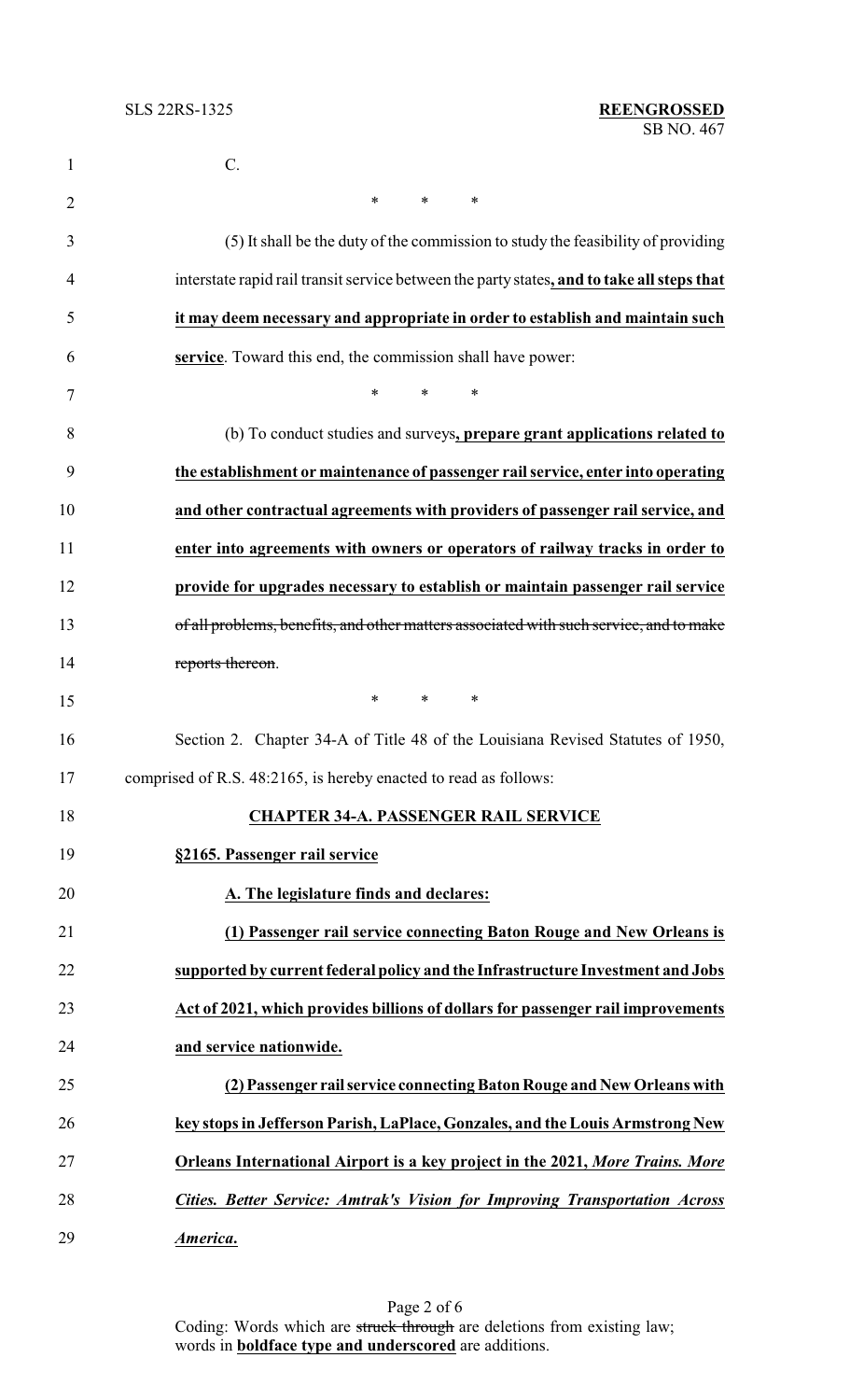| $\mathbf{1}$   | (3) A recent survey which drew in over four thousand six hundred                |
|----------------|---------------------------------------------------------------------------------|
| $\overline{2}$ | completed responses, primarily from parishes which would be directly served     |
| 3              | by the proposed rail service, found strong support region-wide for passenger    |
| $\overline{4}$ | rail as well as considerable interest in multimodal travel locally.             |
| 5              | (4) Passenger rail service along the Interstate 20 corridor between             |
| 6              | Marshall, Texas, and Meridian, Mississippi, through north Louisiana is          |
| 7              | supported by current federal policy and the Infrastructure Investment and Jobs  |
| 8              | Act of 2021, which provides billions of dollars for passenger rail improvements |
| 9              | and service nationwide.                                                         |
| 10             | (5) Passenger rail services along the Interstate 20 corridor between            |
| 11             | Marshall, Texas and Meridian, Mississippi through north Louisiana with key      |
| 12             | stops in Monroe, Ruston, Delhi, and Shreveport-Bossier City.                    |
| 13             | (6) The Northwest Louisiana Council of Governments commissioned the             |
| 14             | North Louisiana Passenger Rail Feasibility Study to assess the potential of     |
| 15             | initiating a startup passenger rail service, primarily including the locations  |
| 16             | directly served by the proposed rail service, found strong support from the     |
| 17             | input of local, regional, and state stakeholders and the public to implement    |
| 18             | passenger rail service.                                                         |
| 19             | (7) The Department of Transportation and Development Rail Plan                  |
| 20             | provides that the department, based on input received from stakeholders and     |
| 21             | the public during the preparation of the plan, shall work toward the following  |
| 22             | initiatives:                                                                    |
| 23             | (a) Work with neighboring states on rail initiatives which benefit the          |
| 24             | region.                                                                         |
| 25             | (b) Participate in the Southern Rail Commission on both passenger and           |
| 26             | freight initiatives.                                                            |
| 27             | (c) Support the improvement of existing Amtrak services and Amtrak              |
| 28             | stations.                                                                       |
| 29             | (d) Support the development of new intercity rail initiatives that enhance      |
|                |                                                                                 |

Page 3 of 6 Coding: Words which are struck through are deletions from existing law; words in **boldface type and underscored** are additions.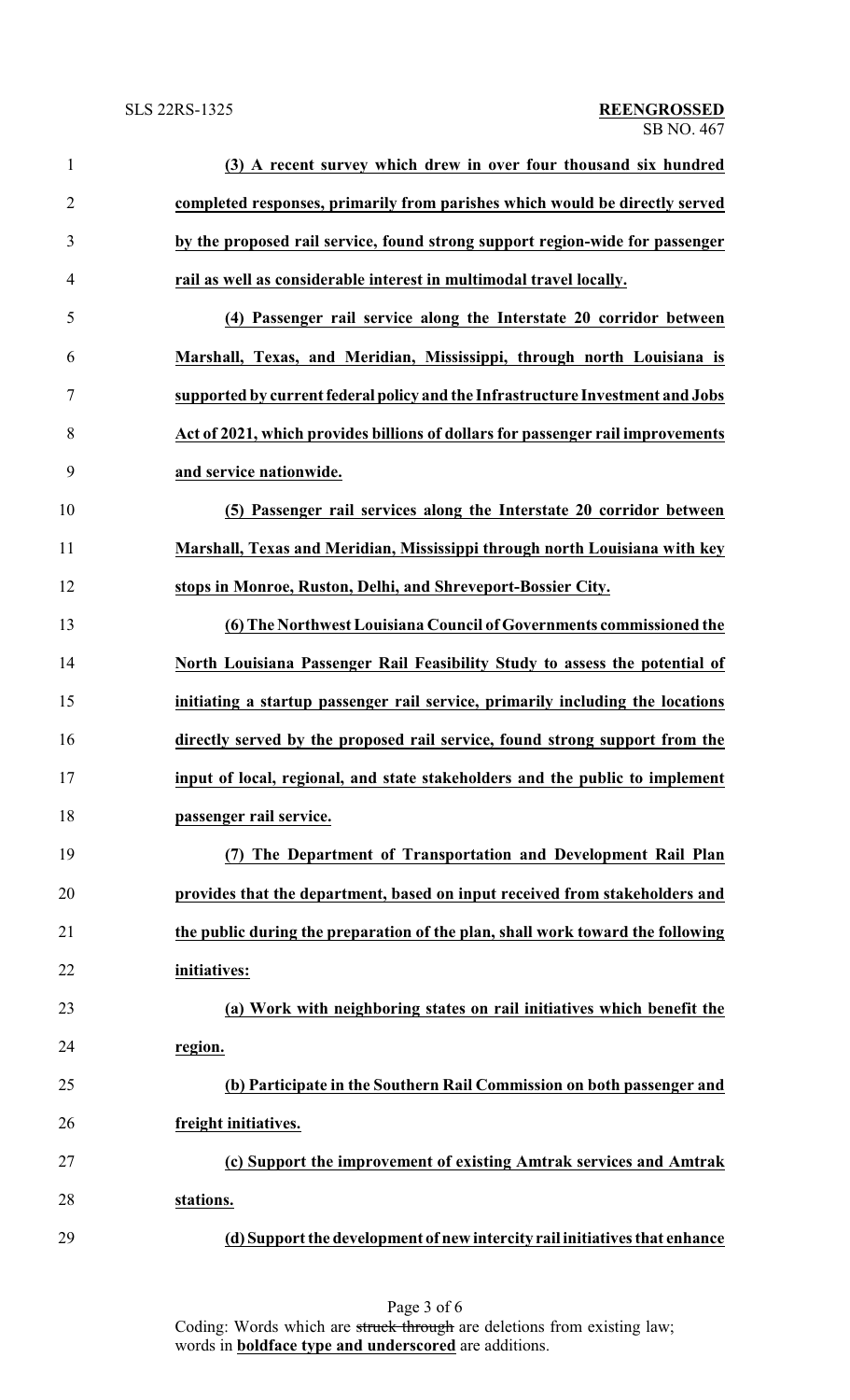| $\mathbf{1}$   | mobility options for Louisianians.                                                   |
|----------------|--------------------------------------------------------------------------------------|
| $\overline{2}$ | (8) Now is the ideal time to explore the opportunity to electrify passenger          |
| 3              | rail, clarify who the owners and operators of the track and rail line will be, and   |
| 4              | determine whether or not the track should be passenger-only or shared with           |
| 5              | freight, and what the safest, most efficient manner would be to best utilize the     |
| 6              | railway.                                                                             |
| 7              | <b>B.</b> The Department of Transportation and Development shall prepare             |
| 8              | the scope schedule and budget to secure all necessary approvals and permits to       |
| 9              | begin passenger rail service between Baton Rouge and New Orleans, and may            |
| 10             | apply for grants and other funds typical for passenger rail, as appropriate, and     |
| 11             | to facilitate development of the necessary platforms or stations to support          |
| 12             | passenger service.                                                                   |
| 13             | C. In implementing the provisions of Subsection B of this Section, the               |
| 14             | department may:                                                                      |
| 15             | (1) Identify a team of internal staff and professional consultants only as           |
| 16             | necessary, to complete the preparations for service to commence.                     |
| 17             | (2) Minimize the length of time required for the completion of the study             |
| 18             | and the initiation of service.                                                       |
| 19             | (3) Seek approval with the National Environmental Policy Act.                        |
| 20             | (4) Complete only those analysis, studies, and engineering required to               |
| 21             | establish initial service.                                                           |
| 22             | (5) Initiate processes needed to obtain federal approvals for the more               |
| 23             | long-term, and more costly improvements including rail upgrades, grade               |
| 24             | crossing improvements, and replacement of the Bonnet Carre' spillway bridge.         |
| 25             | D. Compliance with Subsections B and C of this Section shall not be                  |
| 26             | construed to preclude the department from concurrently pursuing funding for          |
| 27             | railway and station improvements identified in any other state or local railway      |
| 28             | improvement plan.                                                                    |
| 29             | Section 3. This Act shall become effective upon signature by the governor or, if not |

Page 4 of 6 Coding: Words which are struck through are deletions from existing law; words in **boldface type and underscored** are additions.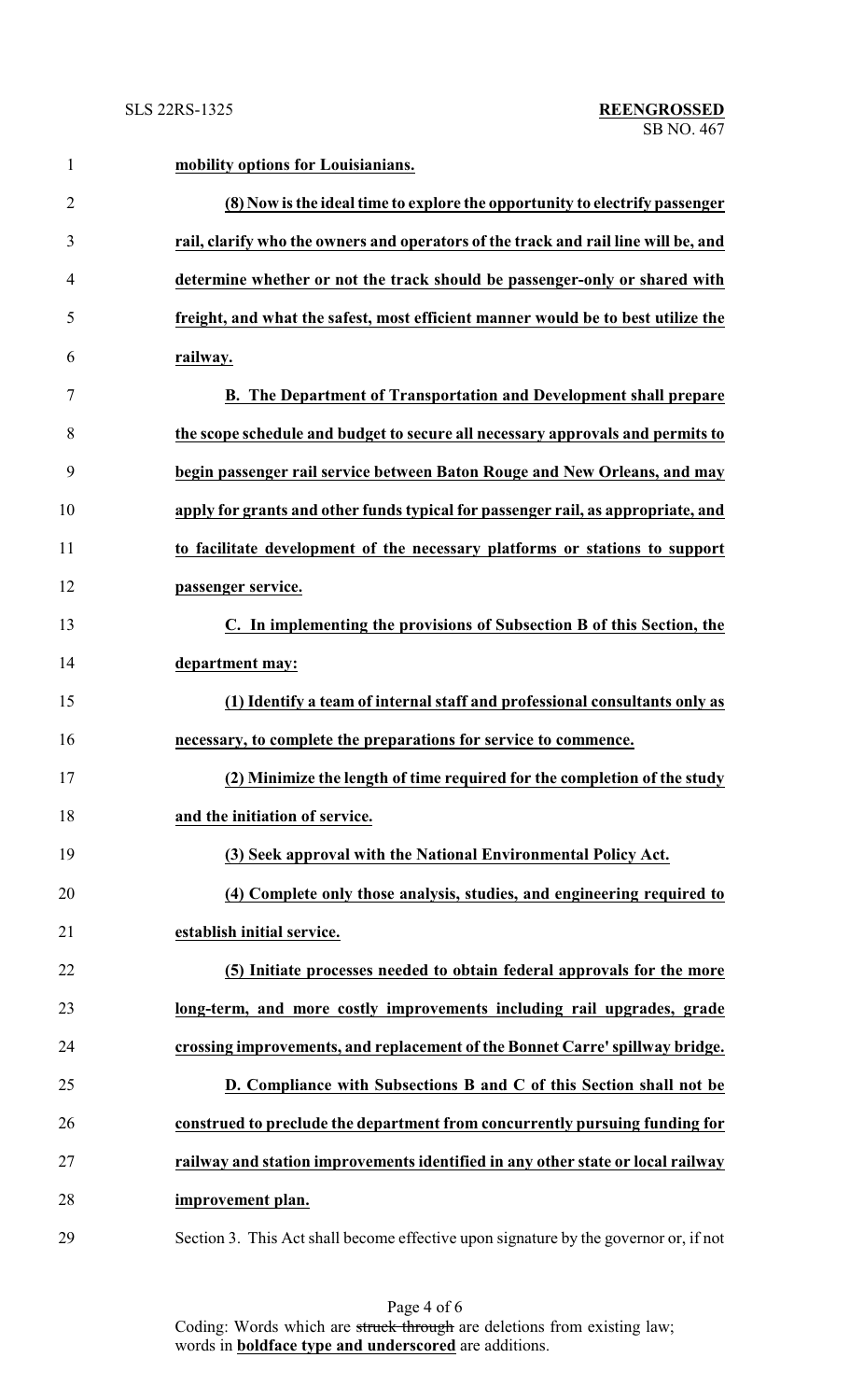- 1 signed by the governor, upon expiration of the time for bills to become law without signature
- 2 by the governor, as provided by Article III, Section 18 of the Constitution of Louisiana. If
- 3 vetoed by the governor and subsequently approved by the legislature, this Act shall become
- 4 effective on the day following such approval.

The original instrument was prepared by Archana Cadge. The following digest, which does not constitute a part of the legislative instrument, was prepared by Cheryl Serrett.

|                    | <b>DIGEST</b>        |        |
|--------------------|----------------------|--------|
| SB 467 Reengrossed | 2022 Regular Session | Carter |

Proposed law provides for the following legislative findings and declarations:

- (1) That passenger rail service between Baton Rouge and New Orleans is supported by current federal policy and the Infrastructure Investment and Jobs Act of 2021.
- (2) That passenger rail connecting Baton Rouge and New Orleans is a key project for 2021.
- (3) That there is strong support for region-wide passenger rail.
- (4) That passenger rail along the Interstate 20 corridor between Marshall, Texas and Meridian, Mississippi is supported by current federal policy and the Infrastructure Investment and Jobs Act of 2021.
- (5) That the Northwest Louisiana Council of Governments found strong support for the passenger rail service along the Interstate 20 corridor.
- (6) That the department of transportation will work with neighboring states, participate in the Southern Rail Commission on both passenger and freight initiatives, support the improvement of existing Amtrak services and Amtrak stations, and support the development of new intercity rail initiatives.
- (7) That now is the ideal time to explore the opportunity to electrify passenger rail.

Proposed law further provides the department shall prepare the scope schedule and budget to secure all necessary approvals and permits to begin passenger rail service between Baton Rouge and New Orleans.

Proposed law provides the department may apply for grants and other funds typical for passenger rail, as appropriate, and to facilitate development of the necessary platforms or stations to support passenger service.

Effective upon signature of the governor or lapse of time for gubernatorial action.

(Amends R.S. 48:1671, adds R.S. 48:2165)

Summary of Amendments Adopted by Senate

## Committee Amendments Proposed by Senate Committee on Transportation, Highways, and Public Works to the original bill

1. Adds Louis Armstrong New Orleans International Airport as a key stop for

Page 5 of 6

Coding: Words which are struck through are deletions from existing law; words in **boldface type and underscored** are additions.